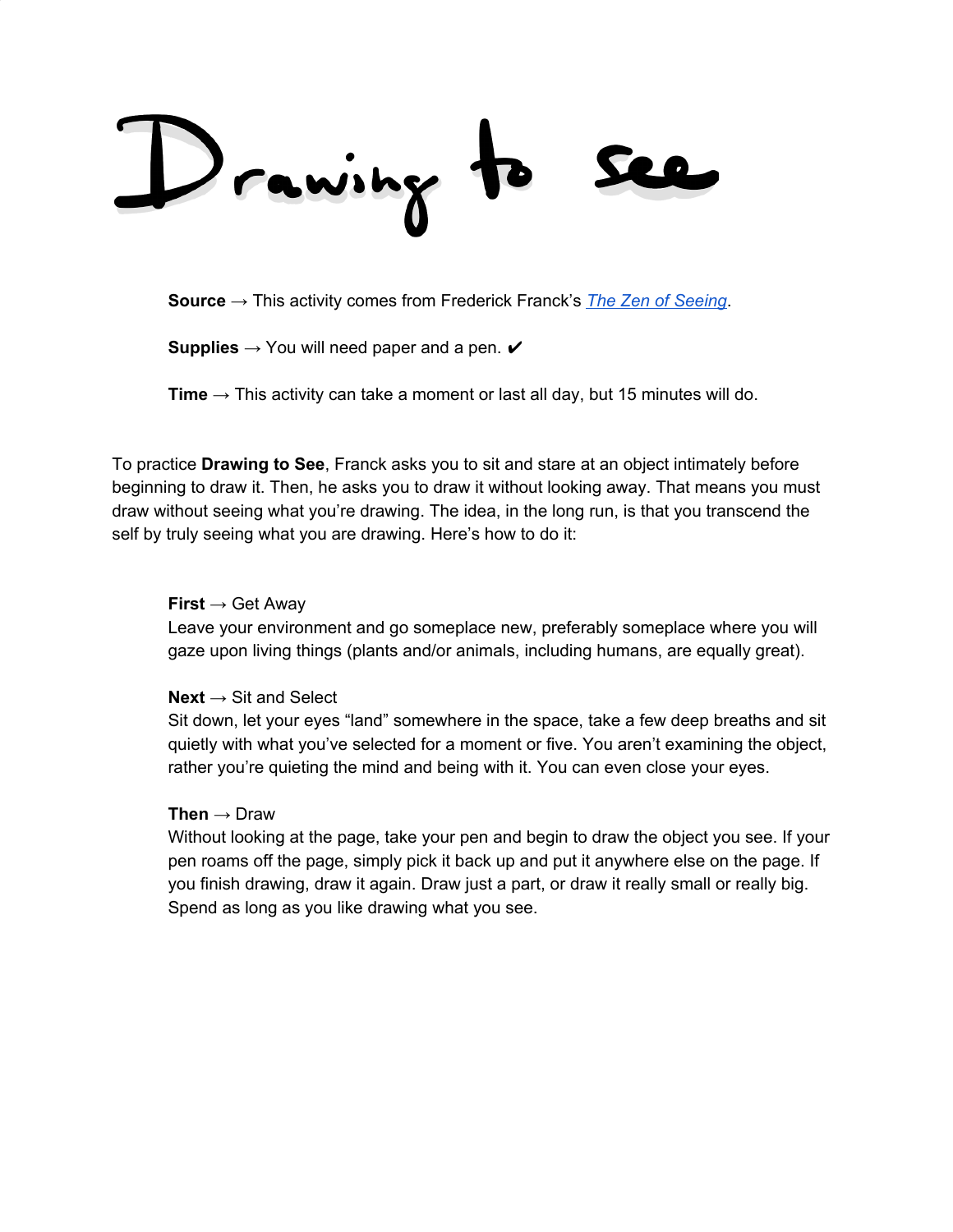Uncorating your life

**Source** → This activity comes from *The [Space](http://thespacedeck.com/) Deck*.

**Supplies**  $\rightarrow$  You will need nothing.  $\checkmark$ 

**Time**  $\rightarrow$  This activity takes between 15 – 30 minutes.

In **Un-curating Your Life**, you challenge the external structures and limitations that generate a neat presentation of yourself to the outside world. Here's how to do it:

**First** → Think and Document Spend time thinking and recording the ways and tools you use to "curate your life."

**Then** → Question Ask yourself the following questions:

- What parts of your life do you share publicly?
- What factors influence this portrayal?
- What are the benefits/disadvantages of self-curation?
- What parts of yourself do you keep in the archives?
- What do you want to change?

**Last** → Consider

How can you create space for yourself and others to be candid and genuine?